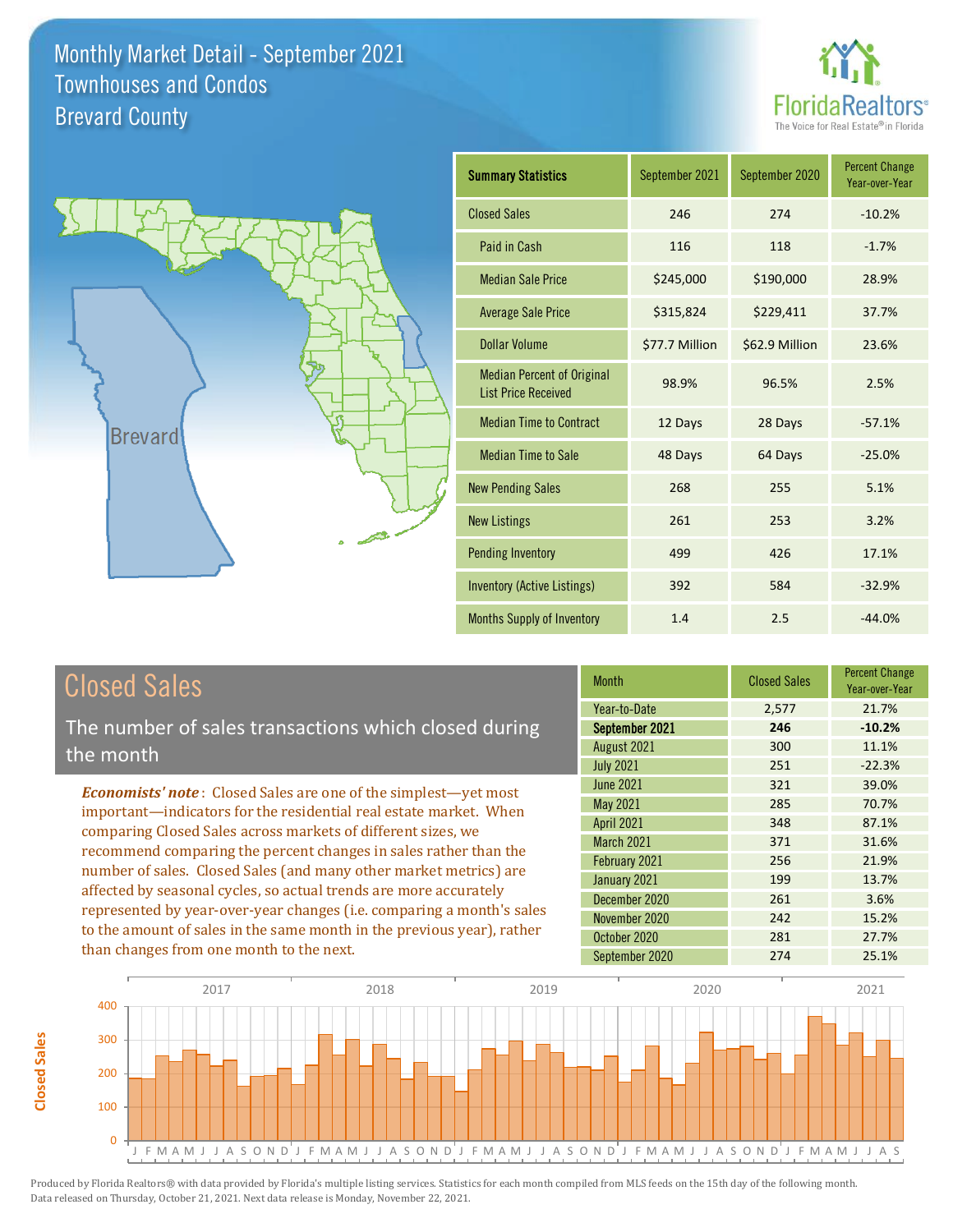this statistic should be interpreted with care.



100 23.5%

| Cash Sales                                                                     | <b>Month</b>      | <b>Cash Sales</b> | <b>Percent Change</b><br>Year-over-Year |
|--------------------------------------------------------------------------------|-------------------|-------------------|-----------------------------------------|
|                                                                                | Year-to-Date      | 1,257             | 32.9%                                   |
| The number of Closed Sales during the month in which                           | September 2021    | 116               | $-1.7%$                                 |
| buyers exclusively paid in cash                                                | August 2021       | 136               | 21.4%                                   |
|                                                                                | <b>July 2021</b>  | 131               | $-10.9%$                                |
|                                                                                | <b>June 2021</b>  | 154               | 33.9%                                   |
|                                                                                | May 2021          | 143               | 93.2%                                   |
| <b>Economists' note:</b> Cash Sales can be a useful indicator of the extent to | <b>April 2021</b> | 170               | 150.0%                                  |
| which investors are participating in the market. Why? Investors are            | <b>March 2021</b> | 183               | 35.6%                                   |
| far more likely to have the funds to purchase a home available up front,       | February 2021     | 133               | 49.4%                                   |
| whereas the typical homebuyer requires a mortgage or some other                | January 2021      | 91                | 3.4%                                    |
| form of financing. There are, of course, many possible exceptions, so          | December 2020     | 104               | 16.9%                                   |

J F M A M J J A S O N D J F M A M J J A S O N D J F M A M J J A S O N D J F M A M J J A S O N D J F M A M J J A S 0 50 100 150 200 2017 2018 2019 2020 2021

## Cash Sales as a Percentage of Closed Sales

The percentage of Closed Sales during the month which were Cash Sales

*Economists' note* : This statistic is simply another way of viewing Cash Sales. The remaining percentages of Closed Sales (i.e. those not paid fully in cash) each month involved some sort of financing, such as mortgages, owner/seller financing, assumed loans, etc.

| <b>Month</b>      | <b>Percent of Closed</b><br>Sales Paid in Cash | <b>Percent Change</b><br>Year-over-Year |
|-------------------|------------------------------------------------|-----------------------------------------|
| Year-to-Date      | 48.8%                                          | 9.2%                                    |
| September 2021    | 47.2%                                          | 9.5%                                    |
| August 2021       | 45.3%                                          | 9.2%                                    |
| <b>July 2021</b>  | 52.2%                                          | 14.7%                                   |
| <b>June 2021</b>  | 48.0%                                          | $-3.6%$                                 |
| May 2021          | 50.2%                                          | 13.3%                                   |
| <b>April 2021</b> | 48.9%                                          | 33.6%                                   |
| <b>March 2021</b> | 49.3%                                          | 2.9%                                    |
| February 2021     | 52.0%                                          | 22.6%                                   |
| January 2021      | 45.7%                                          | $-9.1%$                                 |
| December 2020     | 39.8%                                          | 12.7%                                   |
| November 2020     | 41.3%                                          | 7.0%                                    |
| October 2020      | 44.1%                                          | $-6.8%$                                 |
| September 2020    | 43.1%                                          | 24.2%                                   |

October 2020 124 124 19.2%

November 2020

September 2020 118 55.3%

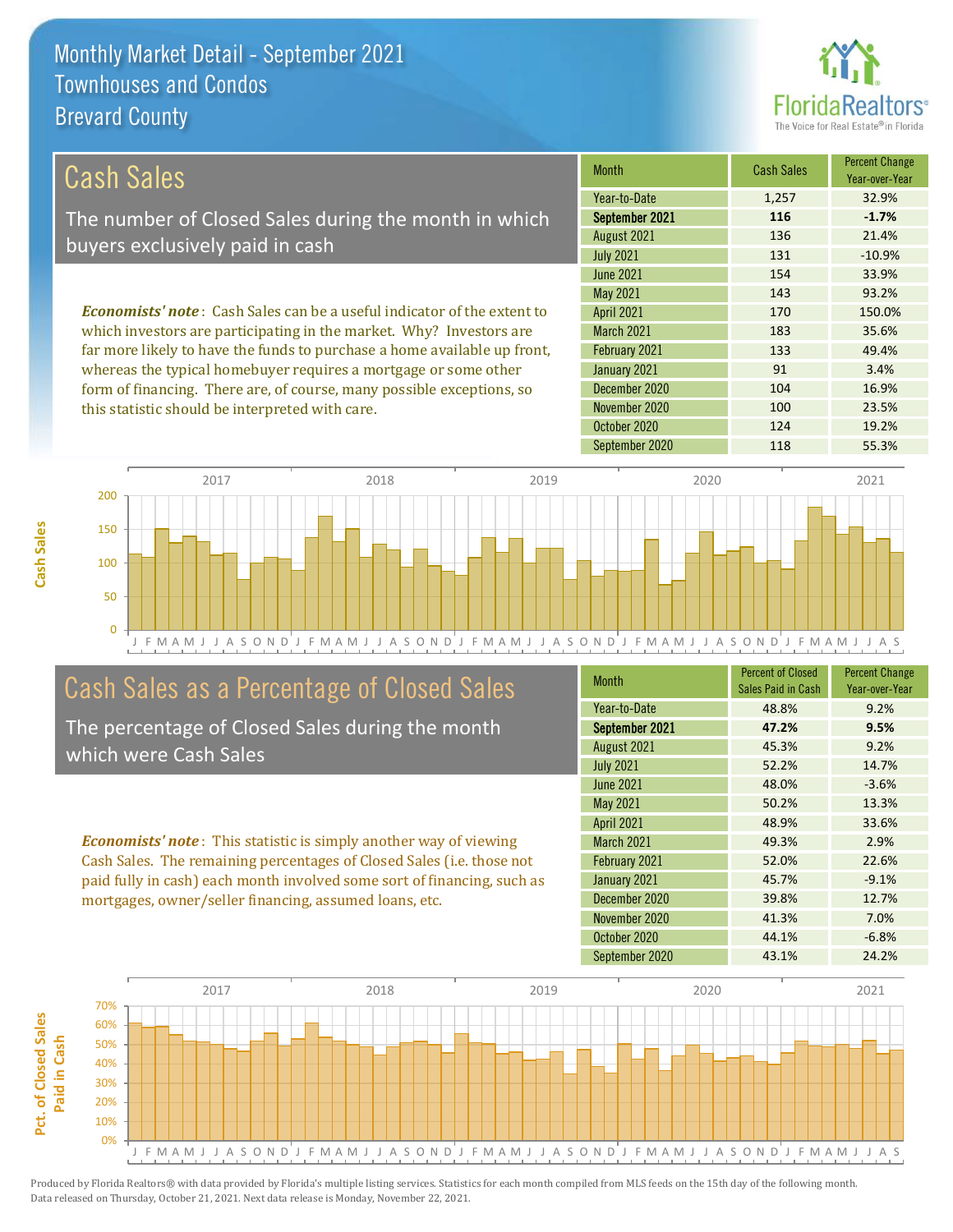

## Median Sale Price

The median sale price reported for the month (i.e. 50% of sales were above and 50% of sales were below)

*Economists' note* : Median Sale Price is our preferred summary statistic for price activity because, unlike Average Sale Price, Median Sale Price is not sensitive to high sale prices for small numbers of homes that may not be characteristic of the market area. Keep in mind that median price trends over time are not always solely caused by changes in the general value of local real estate. Median sale price only reflects the values of the homes that *sold* each month, and the mix of the types of homes that sell can change over time.

| <b>Month</b>      | <b>Median Sale Price</b> | <b>Percent Change</b><br>Year-over-Year |
|-------------------|--------------------------|-----------------------------------------|
| Year-to-Date      | \$235,000                | 14.8%                                   |
| September 2021    | \$245,000                | 28.9%                                   |
| August 2021       | \$261,868                | 17.6%                                   |
| <b>July 2021</b>  | \$235,000                | 9.3%                                    |
| <b>June 2021</b>  | \$232,000                | 6.7%                                    |
| May 2021          | \$230,000                | 36.9%                                   |
| <b>April 2021</b> | \$254,389                | 18.3%                                   |
| March 2021        | \$220,000                | 7.3%                                    |
| February 2021     | \$205,000                | $-2.7%$                                 |
| January 2021      | \$225,000                | 32.4%                                   |
| December 2020     | \$223,000                | 16.2%                                   |
| November 2020     | \$236,000                | 21.0%                                   |
| October 2020      | \$213,000                | 15.1%                                   |
| September 2020    | \$190,000                | $-5.0%$                                 |



### Average Sale Price

The average sale price reported for the month (i.e. total sales in dollars divided by the number of sales)

*Economists' note* : Usually, we prefer Median Sale Price over Average Sale Price as a summary statistic for home prices. However, Average Sale Price does have its uses—particularly when it is analyzed alongside the Median Sale Price. For one, the relative difference between the two statistics can provide some insight into the market for higher-end homes in an area.

| <b>Month</b>      | <b>Average Sale Price</b> | <b>Percent Change</b><br>Year-over-Year |
|-------------------|---------------------------|-----------------------------------------|
| Year-to-Date      | \$285,420                 | 16.2%                                   |
| September 2021    | \$315,824                 | 37.7%                                   |
| August 2021       | \$311,423                 | 19.6%                                   |
| <b>July 2021</b>  | \$281,488                 | 7.1%                                    |
| <b>June 2021</b>  | \$289,044                 | 8.5%                                    |
| May 2021          | \$273,991                 | 33.9%                                   |
| <b>April 2021</b> | \$304,323                 | 29.7%                                   |
| <b>March 2021</b> | \$268,124                 | 0.0%                                    |
| February 2021     | \$252,772                 | 2.7%                                    |
| January 2021      | \$265,307                 | 30.1%                                   |
| December 2020     | \$263,143                 | 11.6%                                   |
| November 2020     | \$292,248                 | 27.7%                                   |
| October 2020      | \$260,515                 | 21.3%                                   |
| September 2020    | \$229,411                 | 2.2%                                    |



**Median Sale Price** 

**Average Sale Price**

**Average Sale Price**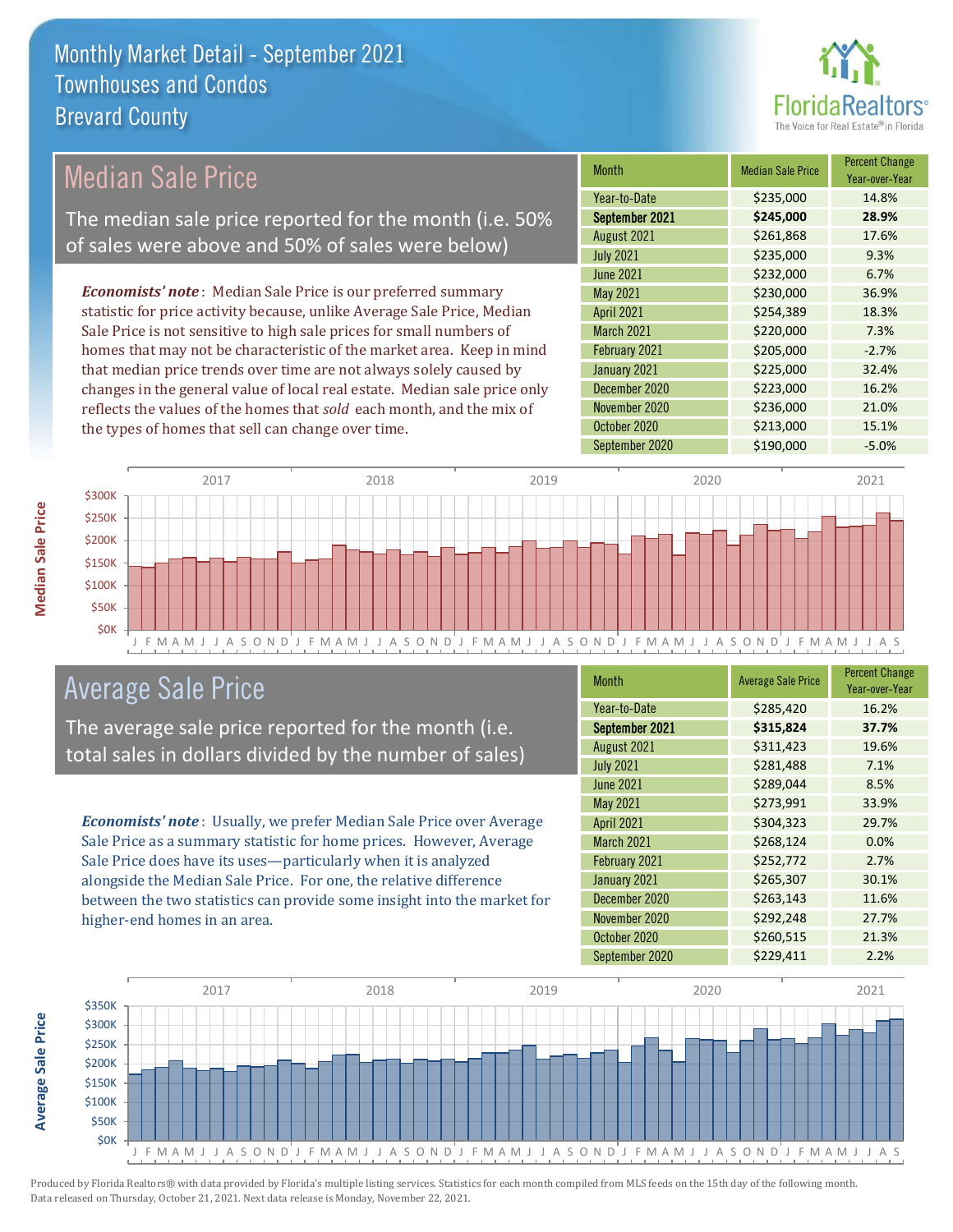

Year-over-Year

### ollar Volume

The sum of the sale prices for all sales which closed during the month

*Economists' note* : Dollar Volume is simply the sum of all sale prices in a given time period, and can quickly be calculated by multiplying Closed Sales by Average Sale Price. It is a strong indicator of the health of the real estate industry in a market, and is of particular interest to real estate professionals, investors, analysts, and government agencies. Potential home sellers and home buyers, on the other hand, will likely be better served by paying attention to trends in the two components of Dollar Volume (i.e. sales and prices) individually.



## Median Percent of Original List Price Received

The median of the sale price (as a percentage of the original list price) across all properties selling during the month

*Economists' note* : The Median Percent of Original List Price Received is useful as an indicator of market recovery, since it typically rises as buyers realize that the market may be moving away from them and they need to match the selling price (or better it) in order to get a contract on the house. This is usually the last measure to indicate a market has shifted from down to up, so it is what we would call a *lagging* indicator.

| <b>Month</b>      | Med. Pct. of Orig.<br><b>List Price Received</b> | <b>Percent Change</b><br>Year-over-Year |
|-------------------|--------------------------------------------------|-----------------------------------------|
| Year-to-Date      | 98.4%                                            | 2.5%                                    |
| September 2021    | 98.9%                                            | 2.5%                                    |
| August 2021       | 100.0%                                           | 4.5%                                    |
| <b>July 2021</b>  | 100.0%                                           | 4.1%                                    |
| <b>June 2021</b>  | 100.0%                                           | 4.5%                                    |
| May 2021          | 99.0%                                            | 3.4%                                    |
| <b>April 2021</b> | 98.5%                                            | 2.7%                                    |
| <b>March 2021</b> | 97.7%                                            | 1.8%                                    |
| February 2021     | 96.0%                                            | $-0.3%$                                 |
| January 2021      | 97.2%                                            | 1.6%                                    |
| December 2020     | 96.4%                                            | 0.3%                                    |
| November 2020     | 97.0%                                            | 2.1%                                    |
| October 2020      | 96.8%                                            | 1.4%                                    |
| September 2020    | 96.5%                                            | 0.9%                                    |

January 2021 **\$52.8 Million** 48.0%

June 2021 **\$92.8 Million** 50.7% May 2021 **\$78.1 Million** 128.5% April 2021 \$105.9 Million 142.6% March 2021 **\$99.5 Million** 31.6% February 2021 **\$64.7 Million** 25.2%

August 2021 **\$93.4 Million** 32.9% July 2021 **\$70.7 Million** -16.8%

September 2021 **\$77.7 Million 23.6%** Year-to-Date \$735.5 Million 41.3%

Month **Dollar Volume** Percent Change

October 2020 **\$73.2 Million** 54.9%

\$70.7 Million 47.2%

\$68.7 Million 15.6%

December 2020

November 2020

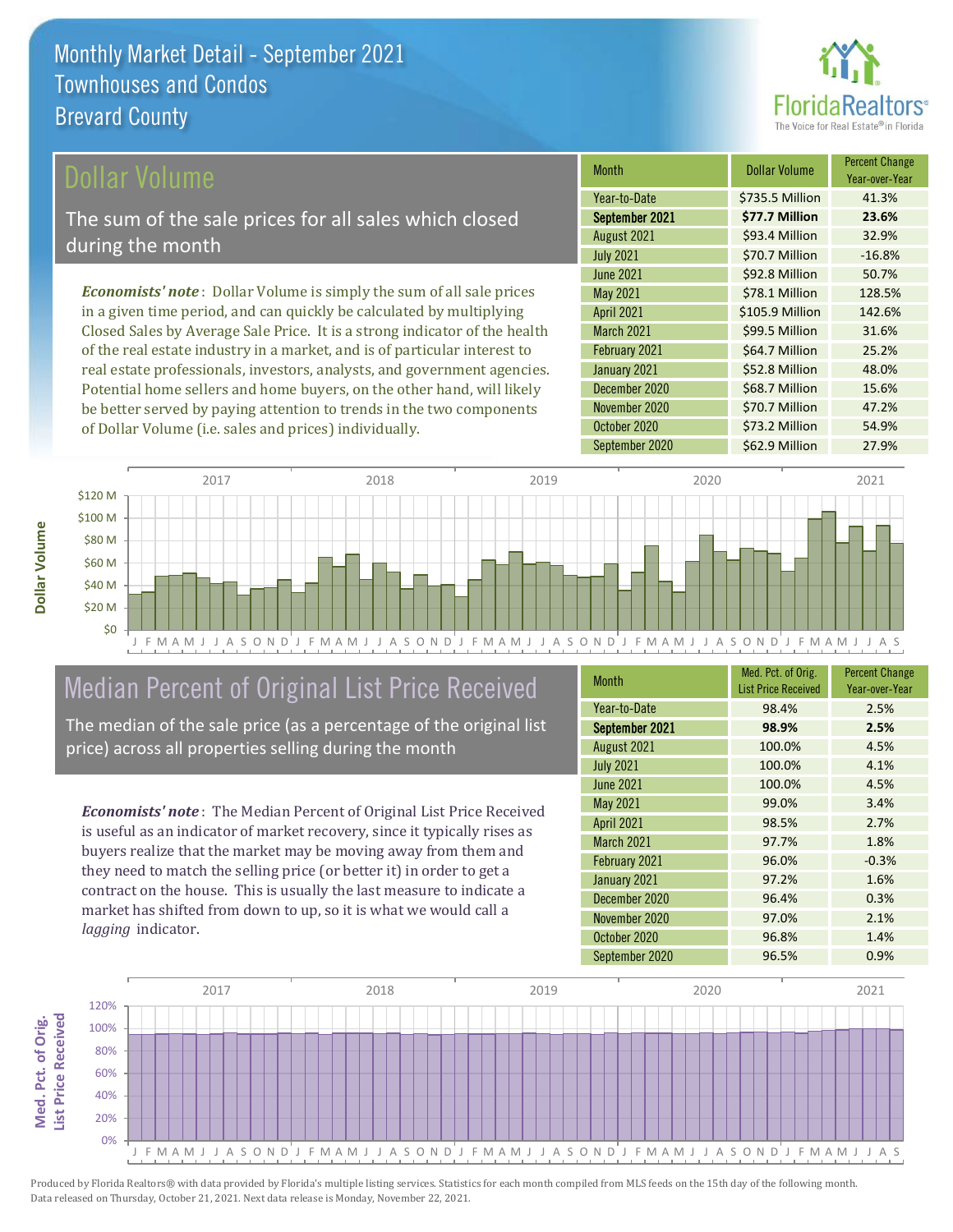

## Median Time to Contract

The median number of days between the listing date and contract date for all Closed Sales during the month

*Economists' note* : Like Time to Sale, Time to Contract is a measure of the length of the home selling process calculated for sales which closed during the month. The difference is that Time to Contract measures the number of days between the initial listing of a property and the signing of the contract which eventually led to the closing of the sale. When the gap between Median Time to Contract and Median Time to Sale grows, it is usually a sign of longer closing times and/or declining numbers of cash sales.

| <b>Month</b>      | <b>Median Time to</b><br>Contract | <b>Percent Change</b><br>Year-over-Year |
|-------------------|-----------------------------------|-----------------------------------------|
| Year-to-Date      | 13 Days                           | $-60.6%$                                |
| September 2021    | 12 Days                           | $-57.1%$                                |
| August 2021       | 15 Days                           | $-46.4%$                                |
| <b>July 2021</b>  | 8 Days                            | $-82.6%$                                |
| June 2021         | 8 Days                            | $-81.4%$                                |
| <b>May 2021</b>   | 11 Days                           | $-70.3%$                                |
| <b>April 2021</b> | 12 Days                           | $-53.8%$                                |
| <b>March 2021</b> | 15 Days                           | $-50.0%$                                |
| February 2021     | 23 Days                           | $-53.1%$                                |
| January 2021      | 25 Days                           | $-32.4%$                                |
| December 2020     | 25 Days                           | $-24.2%$                                |
| November 2020     | 21 Days                           | $-44.7%$                                |
| October 2020      | 20 Days                           | $-57.4%$                                |
| September 2020    | 28 Days                           | $-41.7%$                                |



## Median Time to Sale

**Median Time to Contract**

**Median Time to** 

The median number of days between the listing date and closing date for all Closed Sales during the month

*Economists' note* : Time to Sale is a measure of the length of the home selling process, calculated as the number of days between the initial listing of a property and the closing of the sale. *Median* Time to Sale is the amount of time the "middle" property selling this month was on the market. That is, 50% of homes selling this month took *less* time to sell, and 50% of homes took *more* time to sell. Median Time to Sale gives a more accurate picture than Average Time to Sale, which can be skewed upward by small numbers of properties taking an abnormally long time to sell.

| <b>Month</b>      | <b>Median Time to Sale</b> | <b>Percent Change</b><br>Year-over-Year |
|-------------------|----------------------------|-----------------------------------------|
| Year-to-Date      | 51 Days                    | $-31.1%$                                |
| September 2021    | 48 Days                    | $-25.0%$                                |
| August 2021       | 53 Days                    | $-25.4%$                                |
| <b>July 2021</b>  | 44 Days                    | $-48.2%$                                |
| <b>June 2021</b>  | 45 Days                    | $-46.4%$                                |
| May 2021          | 48 Days                    | $-28.4%$                                |
| <b>April 2021</b> | 52 Days                    | $-27.8%$                                |
| <b>March 2021</b> | 53 Days                    | $-23.2%$                                |
| February 2021     | 64 Days                    | $-27.3%$                                |
| January 2021      | 66 Days                    | $-12.0%$                                |
| December 2020     | 63 Days                    | $-19.2%$                                |
| November 2020     | 64 Days                    | $-20.0%$                                |
| October 2020      | 57 Days                    | $-31.3%$                                |
| September 2020    | 64 Days                    | $-30.4%$                                |

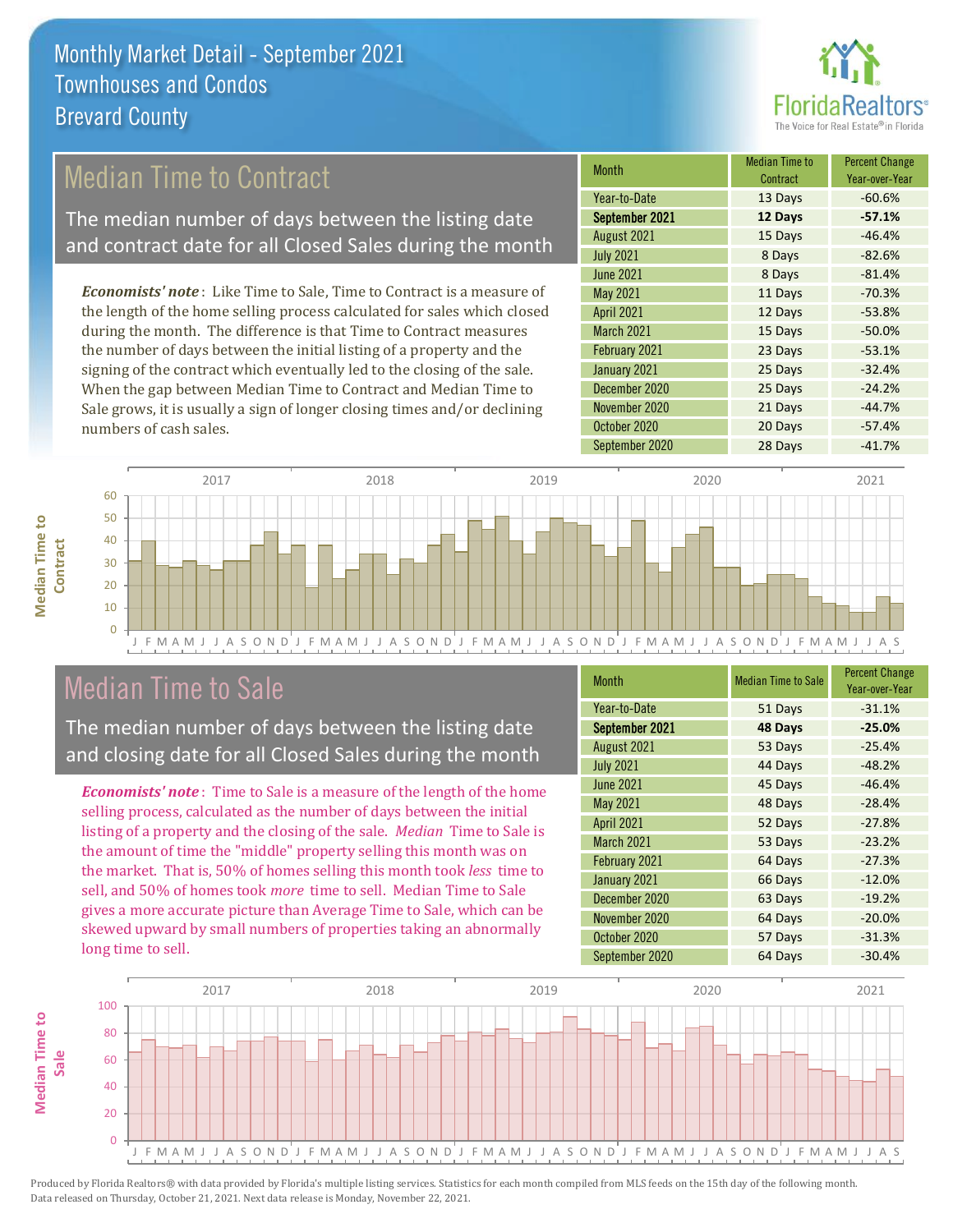

| New Pending Sales                                                              | <b>Month</b>      | <b>New Pending Sales</b> | <b>Percent Change</b><br>Year-over-Year |
|--------------------------------------------------------------------------------|-------------------|--------------------------|-----------------------------------------|
|                                                                                | Year-to-Date      | 2,856                    | 17.0%                                   |
| The number of listed properties that went under                                | September 2021    | 268                      | 5.1%                                    |
| contract during the month                                                      | August 2021       | 299                      | $-10.7%$                                |
|                                                                                | <b>July 2021</b>  | 260                      | $-16.1%$                                |
|                                                                                | June 2021         | 275                      | $-16.4%$                                |
| <b>Economists' note</b> : Because of the typical length of time it takes for a | May 2021          | 342                      | 27.6%                                   |
| sale to close, economists consider Pending Sales to be a decent                | <b>April 2021</b> | 308                      | 93.7%                                   |
| indicator of potential future Closed Sales. It is important to bear in         | <b>March 2021</b> | 414                      | 97.1%                                   |
| mind, however, that not all Pending Sales will be closed successfully.         | February 2021     | 349                      | 22.0%                                   |
| So, the effectiveness of Pending Sales as a future indicator of Closed         | January 2021      | 341                      | 17.6%                                   |
| Sales is susceptible to changes in market conditions such as the               | December 2020     | 233                      | 33.9%                                   |
| availability of financing for homebuyers and the inventory of                  | November 2020     | 245                      | $-1.2%$                                 |



# New Listings

distressed properties for sale.

The number of properties put onto the market during the month

*Economists' note* : New Listings tend to rise in delayed response to increasing prices, so they are often seen as a lagging indicator of market health. As prices rise, potential sellers raise their estimations of value—and in the most recent cycle, rising prices have freed up many potential sellers who were previously underwater on their mortgages. Note that in our calculations, we take care to not include properties that were recently taken off the market and quickly relisted, since these are not really *new* listings.

| <b>Month</b>      | <b>New Listings</b> | <b>Percent Change</b><br>Year-over-Year |
|-------------------|---------------------|-----------------------------------------|
| Year-to-Date      | 2,829               | 10.2%                                   |
| September 2021    | 261                 | 3.2%                                    |
| August 2021       | 317                 | $-2.8%$                                 |
| <b>July 2021</b>  | 348                 | 21.7%                                   |
| <b>June 2021</b>  | 347                 | 34.5%                                   |
| <b>May 2021</b>   | 281                 | $-7.0%$                                 |
| April 2021        | 317                 | 56.2%                                   |
| <b>March 2021</b> | 340                 | 14.1%                                   |
| February 2021     | 310                 | 6.2%                                    |
| January 2021      | 308                 | $-11.7%$                                |
| December 2020     | 226                 | $-1.7%$                                 |
| November 2020     | 292                 | 3.9%                                    |
| October 2020      | 289                 | $-10.8%$                                |
| September 2020    | 253                 | 16.6%                                   |

October 2020 291 291 9.0%



Produced by Florida Realtors® with data provided by Florida's multiple listing services. Statistics for each month compiled from MLS feeds on the 15th day of the following month. Data released on Thursday, October 21, 2021. Next data release is Monday, November 22, 2021.

**New Listings**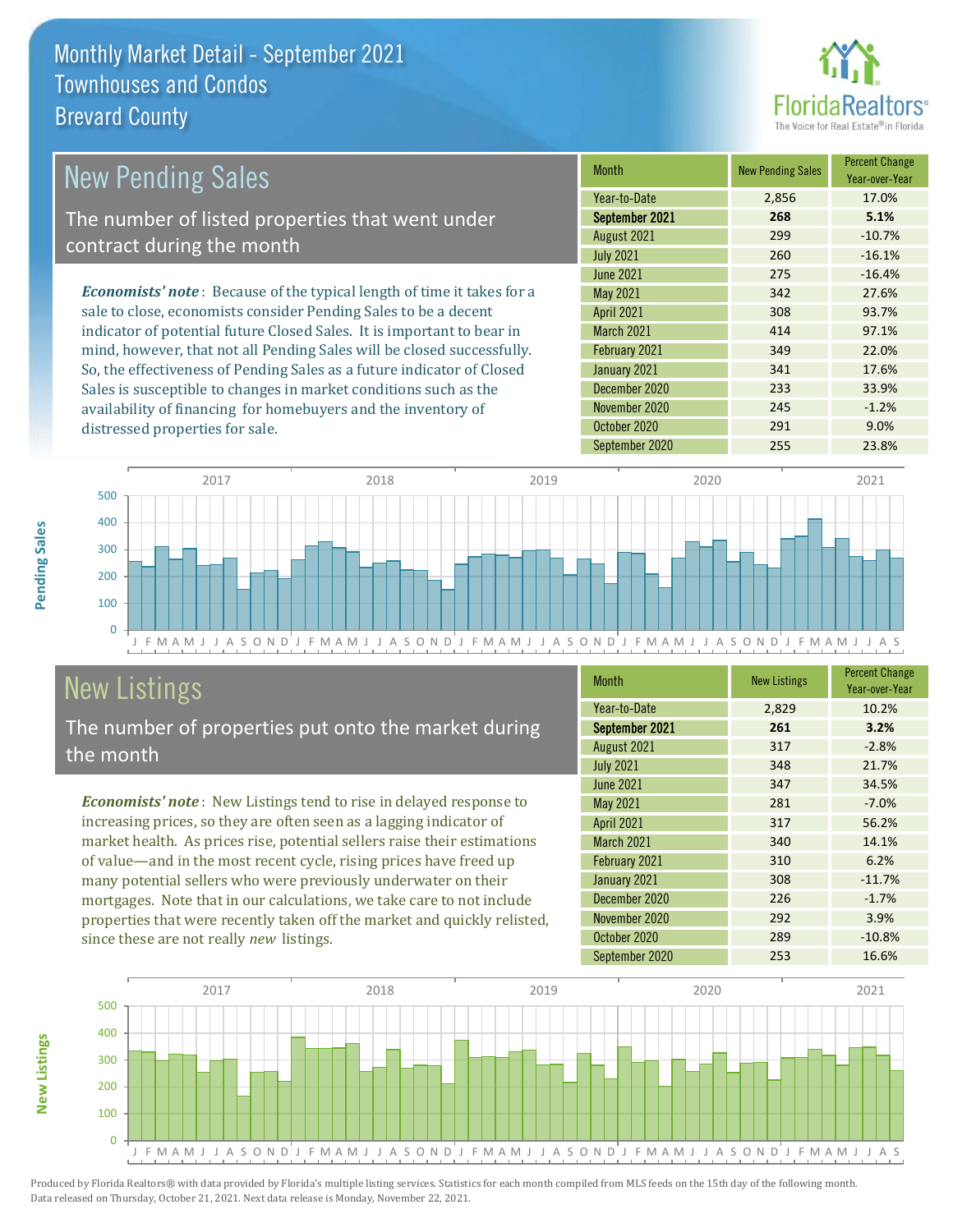

## *Economists' note* : There are a number of ways to define and calculate Inventory. Our method is to simply count the number of active listings Inventory (Active Listings) The number of property listings active at the end of the month

on the last day of the month, and hold this number to compare with the same month the following year. Inventory rises when New Listings are outpacing the number of listings that go off-market (regardless of whether they actually sell). Likewise, it falls when New Listings aren't keeping up with the rate at which homes are going off-market.

| Month                    | Inventory | <b>Percent Change</b><br>Year-over-Year |
|--------------------------|-----------|-----------------------------------------|
| <b>YTD (Monthly Avg)</b> | 377       | $-49.1%$                                |
| September 2021           | 392       | $-32.9%$                                |
| August 2021              | 398       | $-36.2%$                                |
| <b>July 2021</b>         | 403       | $-38.4%$                                |
| <b>June 2021</b>         | 337       | $-51.1%$                                |
| May 2021                 | 272       | $-66.0%$                                |
| <b>April 2021</b>        | 317       | $-61.7%$                                |
| <b>March 2021</b>        | 339       | $-60.2%$                                |
| February 2021            | 440       | $-45.7%$                                |
| January 2021             | 493       | $-40.2%$                                |
| December 2020            | 552       | $-28.0%$                                |
| November 2020            | 588       | $-26.9%$                                |
| October 2020             | 564       | $-30.1%$                                |
| September 2020           | 584       | $-26.7%$                                |



## Months Supply of Inventory

An estimate of the number of months it will take to deplete the current Inventory given recent sales rates

*Economists' note* : MSI is a useful indicator of market conditions. The benchmark for a balanced market (favoring neither buyer nor seller) is 5.5 months of inventory. Anything higher is traditionally a buyers' market, and anything lower is a sellers' market. There is no single accepted way of calculating MSI. A common method is to divide current Inventory by the most recent month's Closed Sales count, but this count is a usually poor predictor of future Closed Sales due to seasonal cycles. To eliminate seasonal effects, we use the 12-month average of monthly Closed Sales instead.

| <b>Month</b>             | <b>Months Supply</b> | <b>Percent Change</b><br>Year-over-Year |
|--------------------------|----------------------|-----------------------------------------|
| <b>YTD (Monthly Avg)</b> | 1.4                  | $-56.3%$                                |
| September 2021           | 1.4                  | $-44.0%$                                |
| August 2021              | 1.4                  | $-48.1%$                                |
| <b>July 2021</b>         | 1.4                  | $-51.7%$                                |
| <b>June 2021</b>         | 1.2                  | $-61.3%$                                |
| May 2021                 | 1.0                  | $-71.4%$                                |
| <b>April 2021</b>        | 1.2                  | $-65.7%$                                |
| <b>March 2021</b>        | 1.3                  | $-62.9%$                                |
| February 2021            | 1.8                  | $-45.5%$                                |
| January 2021             | 2.0                  | $-41.2%$                                |
| December 2020            | 2.3                  | $-28.1%$                                |
| November 2020            | 2.4                  | $-29.4%$                                |
| October 2020             | 2.4                  | $-31.4%$                                |
| September 2020           | 2.5                  | $-26.5%$                                |

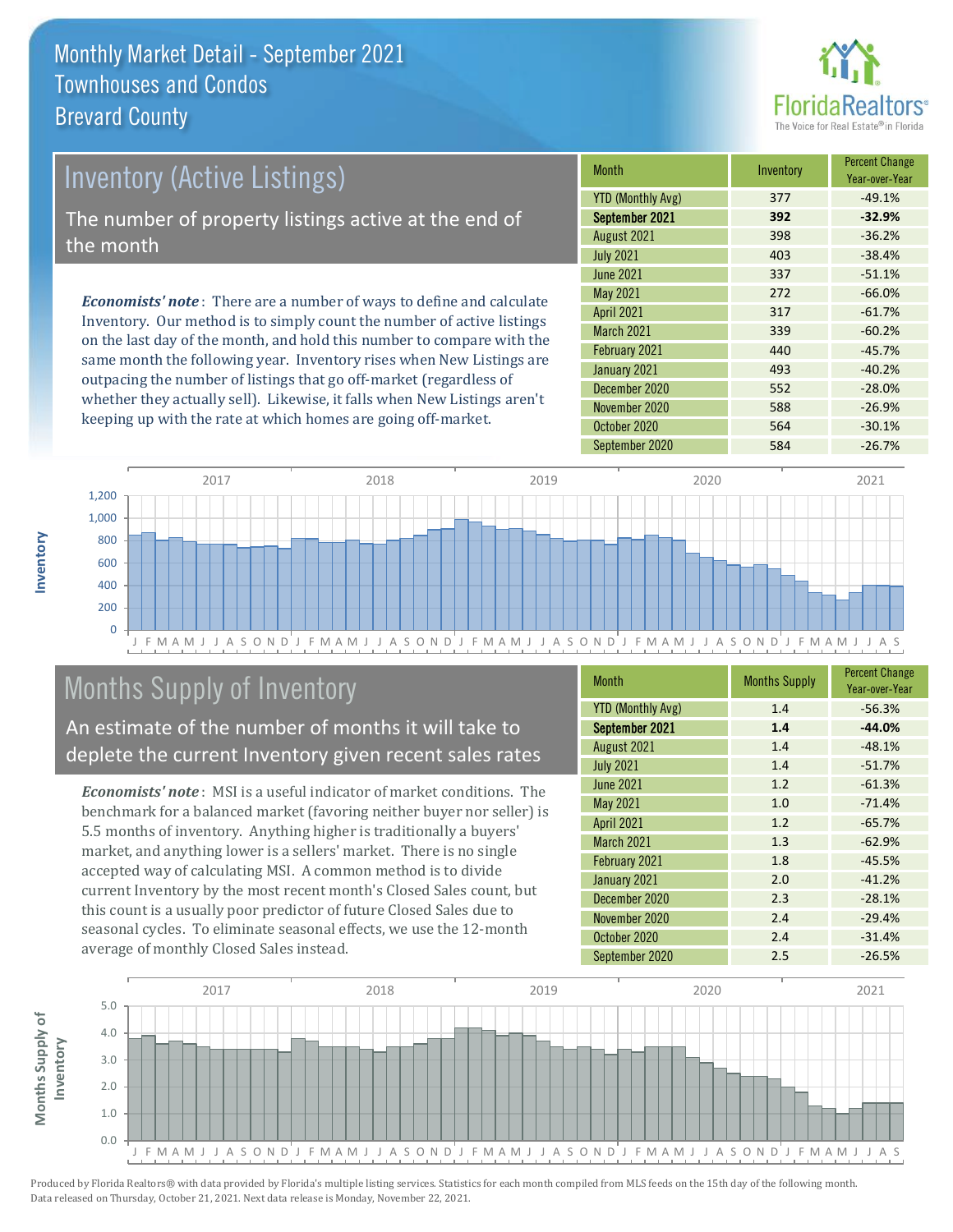

Year-over-Year

#### $$100,000 - $149,999$  34 -46.0% Sale Price Closed Sales Percent Change Less than  $$50,000$  1 N/A  $$50,000 - $99,999$  9 -72.7% \$150,000 - \$199,999 47 4.4% \$200,000 - \$249,999 35 25.0% \$400,000 - \$599,999 28 16.7% \$600,000 - \$999,999 23 475.0% *Economists' note:* Closed Sales are one of the simplest—yet most important—indicators for the residential real estate market. When comparing Closed Sales across markets of different sizes, we recommend comparing the percent changes in sales rather than the number of sales. Closed Sales (and many other market metrics) are affected by seasonal cycles, so actual trends are more accurately represented by year-over-year changes (i.e. comparing a month's sales to the amount of sales in the same month in the previous year), rather than changes from one month to the next. \$1,000,000 or more 4 N/A  $$250,000 - $299,999$  30 -21.1% \$300,000 - \$399,999 35 -10.3% September 2020 September 2021 Closed Sales by Sale Price The number of sales transactions which closed during the month



### Median Time to Contract by Sale Price The median number of days between the listing date and contract date for all Closed Sales during the month

*Economists' note* : Like Time to Sale, Time to Contract is a measure of the length of the home selling process calculated for sales which closed during the month. The difference is that Time to Contract measures the number of days between the initial listing of a property and the signing of the contract which eventually led to the closing of the sale. When the gap between Median Time to Contract and Median Time to Sale grows, it is usually a sign of longer closing times and/or declining numbers of cash sales.

| <b>Sale Price</b>     | <b>Median Time to</b><br>Contract | <b>Percent Change</b><br>Year-over-Year |
|-----------------------|-----------------------------------|-----------------------------------------|
| Less than \$50,000    | 6 Days                            | N/A                                     |
| $$50,000 - $99,999$   | 33 Days                           | 120.0%                                  |
| $$100,000 - $149,999$ | 25 Days                           | 8.7%                                    |
| \$150,000 - \$199,999 | 6 Days                            | $-70.0%$                                |
| \$200,000 - \$249,999 | 7 Days                            | $-77.4%$                                |
| \$250,000 - \$299,999 | 12 Days                           | $-58.6%$                                |
| \$300,000 - \$399,999 | 10 Days                           | $-80.8%$                                |
| \$400,000 - \$599,999 | 13 Days                           | $-78.3%$                                |
| \$600,000 - \$999,999 | 16 Days                           | $-87.9%$                                |
| \$1,000,000 or more   | 34 Days                           | N/A                                     |

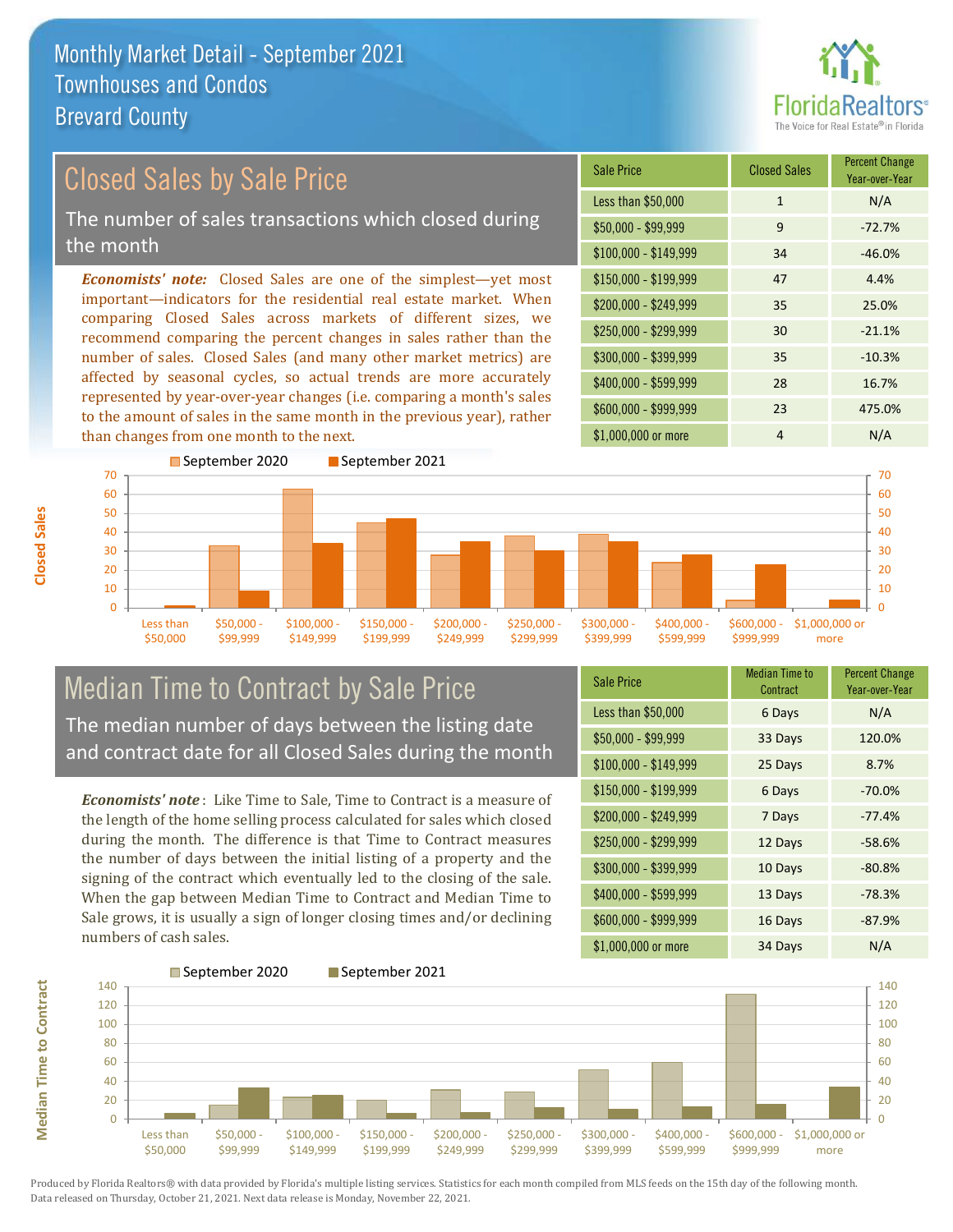

# New Listings by Initial Listing Price

The number of properties put onto the market during the month

*Economists' note:* New Listings tend to rise in delayed response to increasing prices, so they are often seen as a lagging indicator of market health. As prices rise, potential sellers raise their estimations of value—and in the most recent cycle, rising prices have freed up many potential sellers who were previously underwater on their mortgages. Note that in our calculations, we take care to not include properties that were recently taken off the market and quickly relisted, since these are not really *new* listings.





#### Inventory by Current Listing Price The number of property listings active at the end of the month

*Economists' note* : There are a number of ways to define and calculate Inventory. Our method is to simply count the number of active listings on the last day of the month, and hold this number to compare with the same month the following year. Inventory rises when New Listings are outpacing the number of listings that go off-market (regardless of whether they actually sell). Likewise, it falls when New Listings aren't keeping up with the rate at which homes are going off-market.

| <b>Current Listing Price</b> | Inventory | <b>Percent Change</b><br>Year-over-Year |
|------------------------------|-----------|-----------------------------------------|
| Less than \$50,000           | 0         | N/A                                     |
| $$50,000 - $99,999$          | 10        | $-58.3%$                                |
| $$100,000 - $149,999$        | 38        | $-44.1%$                                |
| $$150,000 - $199,999$        | 44        | $-21.4%$                                |
| \$200,000 - \$249,999        | 30        | $-30.2%$                                |
| \$250,000 - \$299,999        | 30        | $-54.5%$                                |
| \$300,000 - \$399,999        | 64        | $-53.3%$                                |
| \$400,000 - \$599,999        | 88        | $-25.4%$                                |
| \$600,000 - \$999,999        | 61        | 29.8%                                   |
| \$1,000,000 or more          | 27        | 8.0%                                    |



Produced by Florida Realtors® with data provided by Florida's multiple listing services. Statistics for each month compiled from MLS feeds on the 15th day of the following month. Data released on Thursday, October 21, 2021. Next data release is Monday, November 22, 2021.

**Inventory**